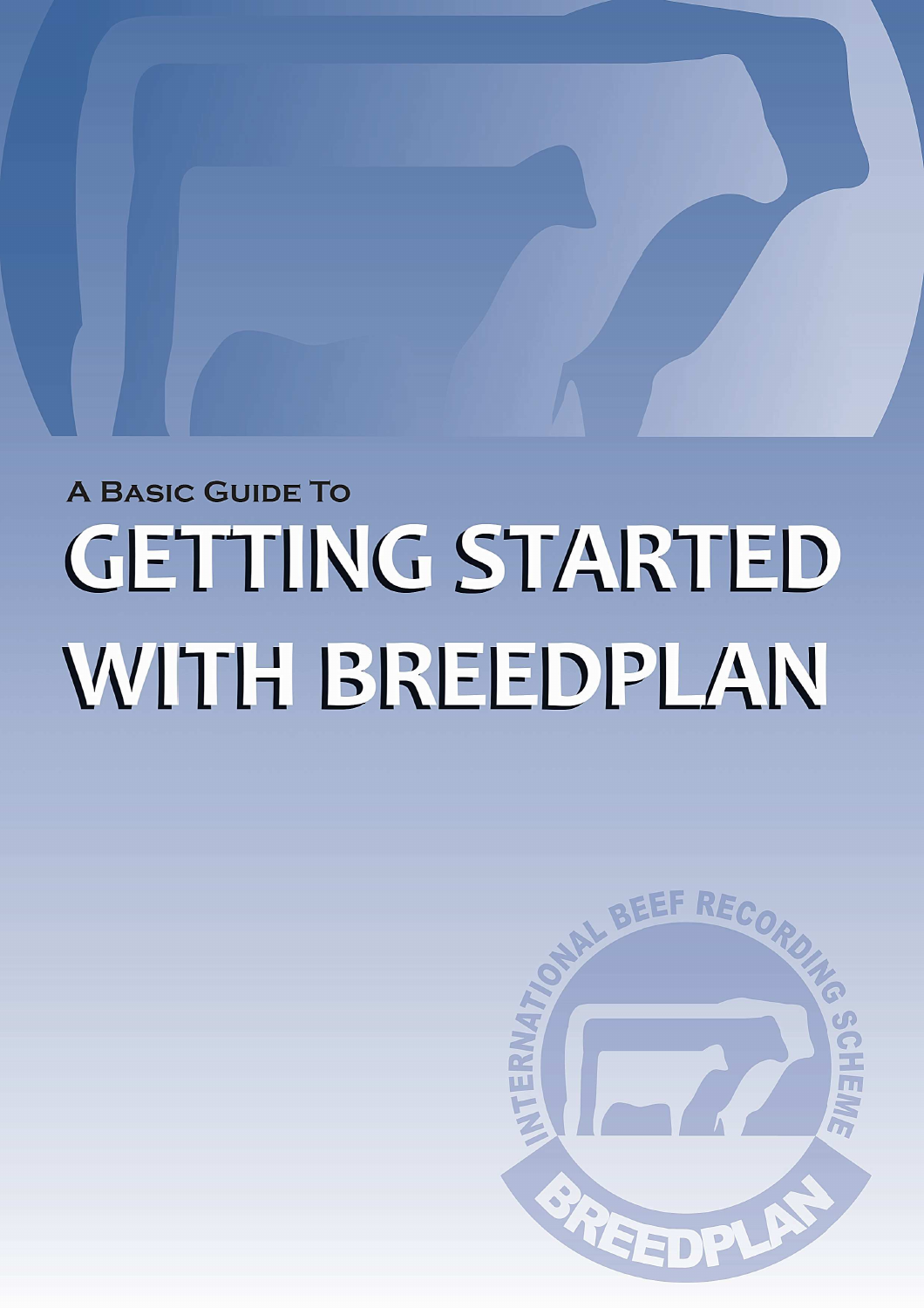

# *BREEDPLAN A Guide to Getting Started*

# **What is BREEDPLAN?**

BREEDPLAN is a genetic evaluation program for beef cattle, currently implemented in more than 14 countries worldwide. BREEDPLAN uses the world's most advanced genetic evaluation system (based on Best Linear Unbiased Prediction (BLUP) technology) to produce Estimated Breeding Values (EBVs) of recorded cattle for a range of important production traits (e.g. weight, carcase, fertility).

#### **What is an EBV?**

An animal's breeding value can be defined as its genetic merit for each trait. While it is not possible to determine an animal's true breeding value, it is possible to estimate it. These estimates of an animal's true breeding value are called EBVs (Estimated Breeding Values).

EBVs are expressed as the difference between an individual animal's genetics and the genetic base to which it is being compared. The genetic base can broadly be explained as an historic group of animals. In general, each breed is running its own breed specific BREEDPLAN analysis, which means you can only compare EBVs within breed. EBVs are reported in the units in which the measurements are taken (e.g. kilograms for the weight EBVs). Thus a value of +12kg for 400 day weight means the animal is genetically superior by 12kg at 400 days of age compared with the genetic base of the relevant cattle population. On average, half of this difference is passed on to the animal's' progeny.

# **Prerequisites for Joining BREEDPLAN**

In order to performance record your animals with BREEDPLAN, there are generally three requirements:

- 1. You must be a member of your Breed Society
- 2. Your Breed Society must be running an BREEDPLAN analysis
- 3. The calves which you wish to submit performance information/receive EBVs for, must be registered with your Breed Society

Note: BREEDPLAN does offer within-herd genetic evaluation services to producers who do not record with a Breed Society. For details, please contact staff at BREEDPLAN.

# **How do I join BREEDPLAN?**

The first step to joining BREEDPLAN is to fill out and return a BREEDPLAN enrolment form. BREEDPLAN enrolment forms can be obtained by contacting staff at BREEDPLAN or your Breed Society, who will send you a BREEDPLAN enquiry kit. Alternatively you can download a BREEDPLAN enrolment form from the relevant Breed Specific Area within the Technical area of the BREEDPLAN website [\(http://breedplan.une.edu.au\)](http://breedplan.une.edu.au/).



Once you have completed your enrolment form, simply return the form to the address listed on the enrolment form. This will be either the BREEDPLAN office or your relevant Breed Society office. Some Breed Societies require upfront payment of a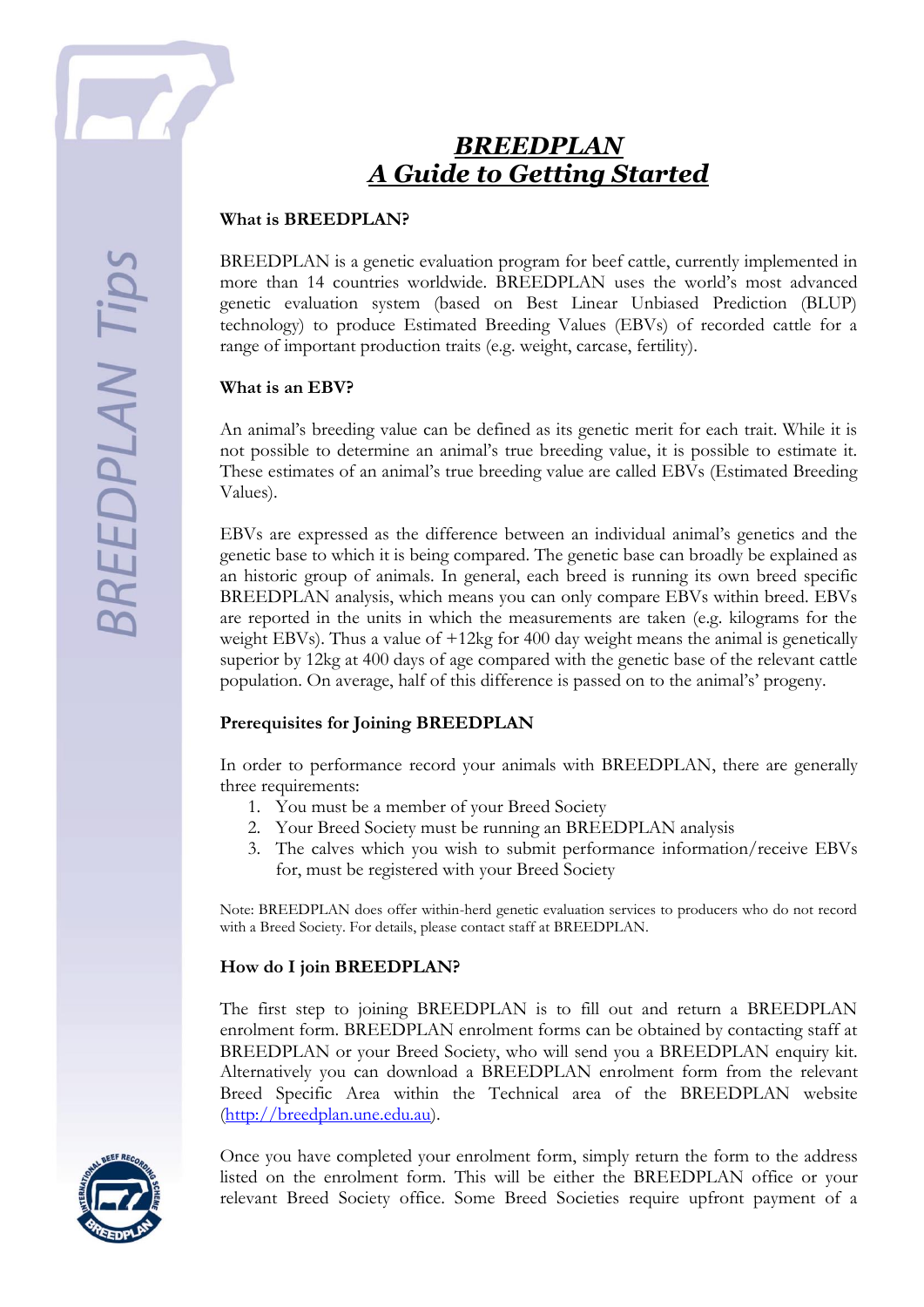Breed Specific Documents area within the Technical page of the BREEDPLAN website. You can also contact the BREEDPLAN office or your Breed Society office to discuss what costs may be involved in joining BREEDPLAN. Once your enrolment form has been received and processed by the BREEDPLAN office, the staff will forward you an enrolment kit in the mail which includes everything you'll need to get you started on performance recording with BREEDPLAN.

# **What Can You Expect From Your BREEDPLAN Membership?**

The benefits your herd will obtain from performance recording and being included in the BREEDPLAN analysis are:

BREEDPLAN Membership fee. A table of fees can be found for each breed in the

- Receive a BREEDPLAN report for your herd which includes Estimated Breeding Values (EBVs) for your sires, dams, heifer progeny, bull progeny and steer progeny. If recording via a Breed Society that conducts a GROUP BREEDPLAN genetic evaluation, the report also contains genetic trends for your herd benchmarked against the breed average.
- Effective identification of animals with the best genetic package for you and your bull buying clients. It enables you to identify and select against the normal trait antagonisms. For example increase growth and muscling, while maintaining or increasing fat cover.
- Monitor the genetic progress of your herd across a range of economically important traits. This allows you to identify how your selections are impacting on your herd's genetic progress for a range of traits.
- Access to other genetic tools that assist selection and genetic progress such as Mating Predictor, TakeStock and Internet Solutions EBV related functions (e.g EBV enquiry or sale catalogues with EBVs displayed).

#### **What costs are involved in BREEDPLAN?**

The cost of recording with BREEDPLAN differs from breed to breed. A table of fees can be found for each breed in the Breed Specific Documents area within the Technical page of the BREEDPLAN website. You can also contact the BREEDPLAN office or your Breed Society office to discuss what costs may be involved in joining and performance recording with BREEDPLAN.

Breeders should also take into account the cost of collecting the performance information for their animals. For example the labour and equipment required to take weights, employing an accredited ultrasound scan technician to take ultrasound carcase scan measurements etc.

# **How to Start Performance Recording with BREEDPLAN**

Once you have become enrolled in BREEDPLAN, the next step you will need to take is to ensure that all of your calves are registered or recorded with your relevant Breed Society.



The BREEDPLAN genetic evaluation utilises both pedigree and performance information to calculate EBVs, and in order to access the necessary pedigree information, uses the same database as the Breed Society running the genetic evaluation. This means that individual animals are only eligible to be included in the BREEDPLAN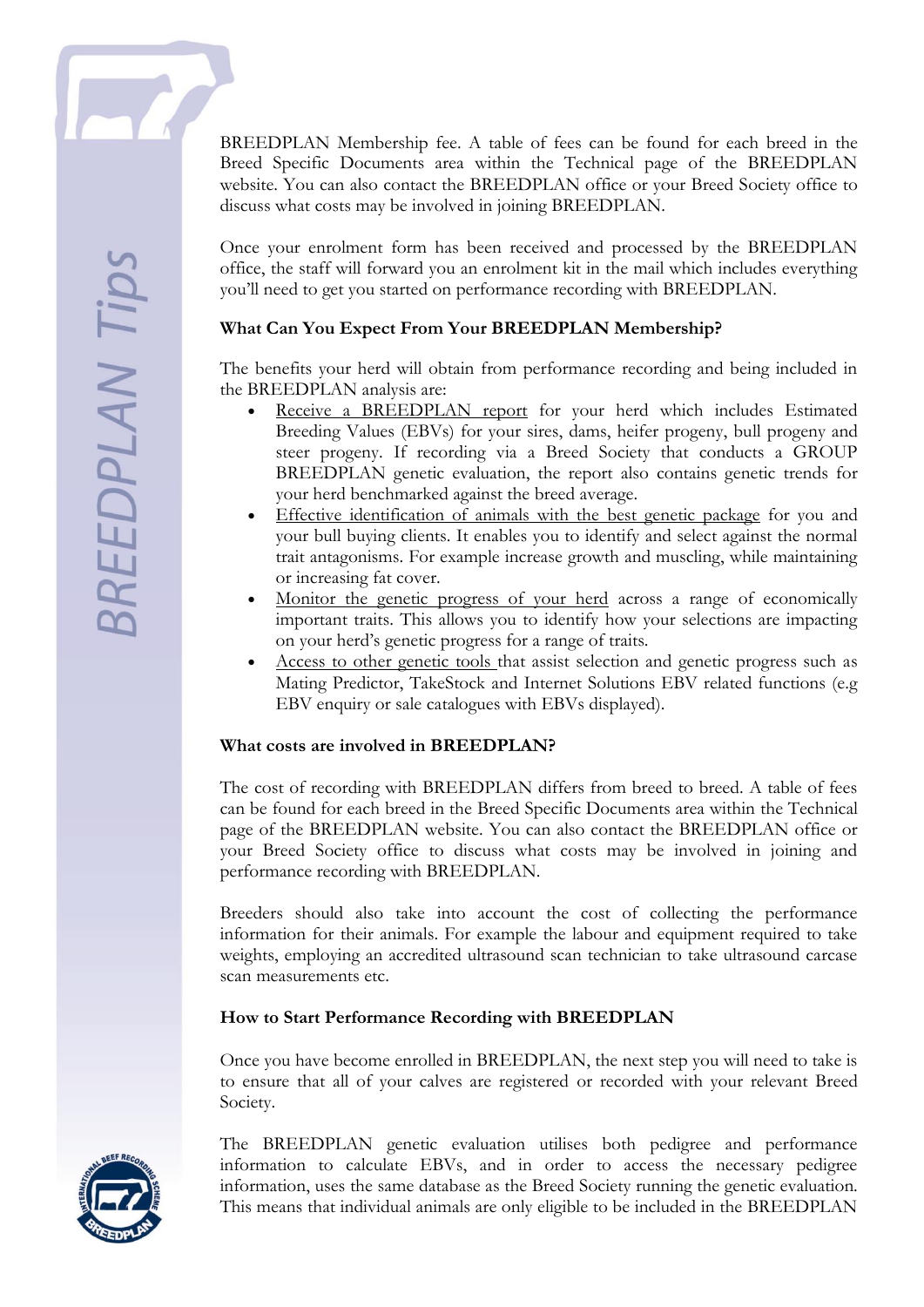genetic analysis if they are first recorded on the Breed Society database. It is therefore necessary that all animals which you wish to performance record with BREEDPLAN (and receive BREEDPLAN EBVs for) be recorded with your Breed Society.

If you have been a member of your Breed Society for some time, and recording your animals, all you need to do is ensure that all of your calf registrations are up to date and continue to record all your calves with your Breed Society as you have done in the past. If you are a new member to your Breed Society you will need to record all of your sires, dams and calves. Also ensure that any animals you have purchased from other registered studs are transferred into your membership, as you are only able to submit performance for animals which are recorded with your Breed Society as being in your ownership at the time the performance was taken. If you do not register or record a calf with your Breed Society, BREEDPLAN will not be able to add any performance data for that calf to the database. Therefore, it is very important that this step is done and that it is done correctly. Once all of your calves have been recorded with your Breed Society you can start submitting performance data to BREEDPLAN.

Note: BREEDPLAN does offer within-herd genetic evaluation services to producers who do not record with a Breed Society. For details, please contact staff at BREEDPLAN.

#### **What BREEDPLAN EBVs are Available?**

BREEDPLAN currently produces EBVs for a range of economically important traits. These traits currently include:

| Weight            | Fertility/Calving          | Carcase           | Other                       |
|-------------------|----------------------------|-------------------|-----------------------------|
| Birth Weight      | Scrotal Size               | Eye Muscle Area   | Docility                    |
| Milk              | Days to Calving            | Fat Depth         | Net Feed Intake             |
| 200 Day Growth    | Gestation Length           | Retail Beef Yield | <b>Structural Soundness</b> |
| 400 Day Weight    | <b>Calving Ease Direct</b> | Intramuscular Fat | Flight Time                 |
| 600 Day Weight    | Calving Ease               | Carcase Weight    |                             |
| Mature Cow Weight | Daughters                  | Shear Force*      |                             |

Not all EBVs are calculated within the BREEDPLAN analysis for each breed. EBVs for a particular trait will only be available if sufficient data has been recorded within the breed for that trait. To find out more about individual traits, visit the Tip Sheets page within the Technical section of the BREEDPLAN website [\(http://breedplan.une.edu.au\)](http://breedplan.une.edu.au/) or contact staff at BREEDPLAN.

# **What performance information do I need to record on my animals?**

As a BREEDPLAN member, what performance information you record is entirely up to you. There is no minimum or maximum requirement on how much performance data you can record. However, in order to be eligible to receive EBVs, an individual animal must have either its own performance, or the performance of its progeny, recorded with BREEDPLAN.

It is recommended that you record performance information for the traits that are of relevance or importance to your breeding program and your client's needs, and consequently for which you would like EBVs calculated.

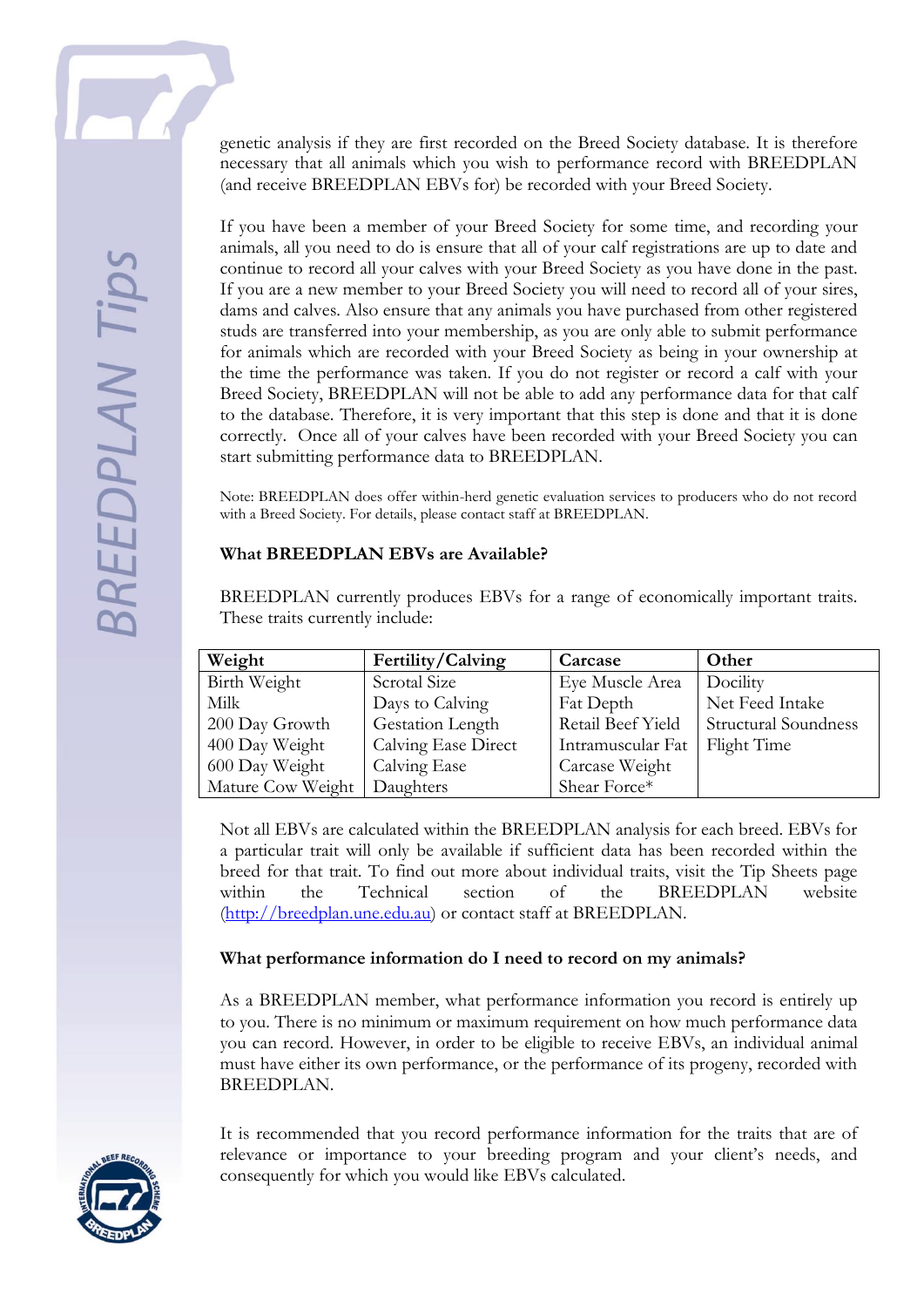

The following table details the performance information that currently contributes to the calculation of BREEDPLAN EBVs and outlines the stage of production cycle that each set of information should be recorded.

| Joining                 | <b>Birth</b>                    | Weaning           |                 | Yearling                                                     |     | 18 Months                 |                 | Maturity   |
|-------------------------|---------------------------------|-------------------|-----------------|--------------------------------------------------------------|-----|---------------------------|-----------------|------------|
| Mating                  | Date of Birth                   | 200               | $\mathbf{D}$ ay | 400                                                          | Day | 600                       | $\mathbf{D}$ ay | Cow        |
| Program                 |                                 | Weight            |                 | Weight                                                       |     | Weight                    |                 | Disposal   |
| Details                 |                                 |                   |                 |                                                              |     |                           |                 | Code       |
|                         | Birth Weight                    | Mature Cow        |                 | Scrotal                                                      |     |                           |                 |            |
| AI Dates                |                                 | Weight            |                 | Circumference                                                |     |                           |                 | Mature Cow |
|                         |                                 | (dams)            |                 |                                                              |     |                           |                 | Weight     |
| Test<br>Preg<br>Results | Calving<br>Difficulty<br>Scores | Docility<br>Score |                 | $\frac{1}{2}$ Scanning Measures $\rightarrow$<br>(EMA, Fats, |     |                           |                 |            |
|                         | Recipient<br>Dam Details        | Flight Time       |                 |                                                              |     | <b>Structural Score -</b> |                 |            |

More information regarding how to record performance information for each individual trait is available from the Tip Sheets page within the Technical section of the BREEDPLAN website [\(http://breedplan.une.edu.au\)](http://breedplan.une.edu.au/) or by contacting staff at BREEDPLAN.

# **What Equipment is Needed?**

The equipment required depends on which performance traits you wish to record. Some traits such as Calving Ease, Gestation Length and Days to Calving do not require any equipment but instead are based on information such as subjective scores or joining dates submitted to BREEDPLAN. However most traits require at a minimum cattle yards and a cattle crush.

|           | <b>Traits</b>               | <b>Equipment Required</b>                                       |
|-----------|-----------------------------|-----------------------------------------------------------------|
|           |                             |                                                                 |
| Weights   | Birth Weight                | Appropriate and accurate scales to record weights to the        |
|           | Milk                        | nearest kilogram.                                               |
|           | 200, 400 & 600 Day          | Note: While not essential, specialised birth weight scales      |
|           | Weight                      | are available which can be mounted to quad bikes or             |
|           | Mature Cow Weight           | vehicles for ease of management                                 |
| Fertility | Scrotal Size                | Measuring tape (cm) and cattle crush. It is recommended         |
|           |                             | that breeders use a Barth tape for accurate measurement         |
|           |                             | of the scrotal circumference to the nearest cm. Barth tapes     |
|           |                             | are available from the Australian Cattle Vets.                  |
| Carcase   | Eye Muscle Area             | Ultrasound carcass scanning must be undertaken by a             |
|           | Fat Depth                   | BREEDPLAN accredited technician. A list of accredited           |
|           | Retail Beef Yield           | technicians is available on the BREEDPLAN website.              |
|           | Intramuscular Fat           |                                                                 |
| Other     | Docility                    | Yards or crush for objective scoring of temperament             |
|           | <b>Structural Soundness</b> | Objectively scored by a BREEDPLAN accredited                    |
|           |                             | structural scorer. A list of accredited scorers is available on |
|           |                             | the BREEDPLAN website.                                          |
|           | Flight Time                 | Specialised flight time equipment and cattle crush. Contact     |
|           |                             | BREEDPLAN for details on availability of flight time            |
|           |                             | equipment.                                                      |

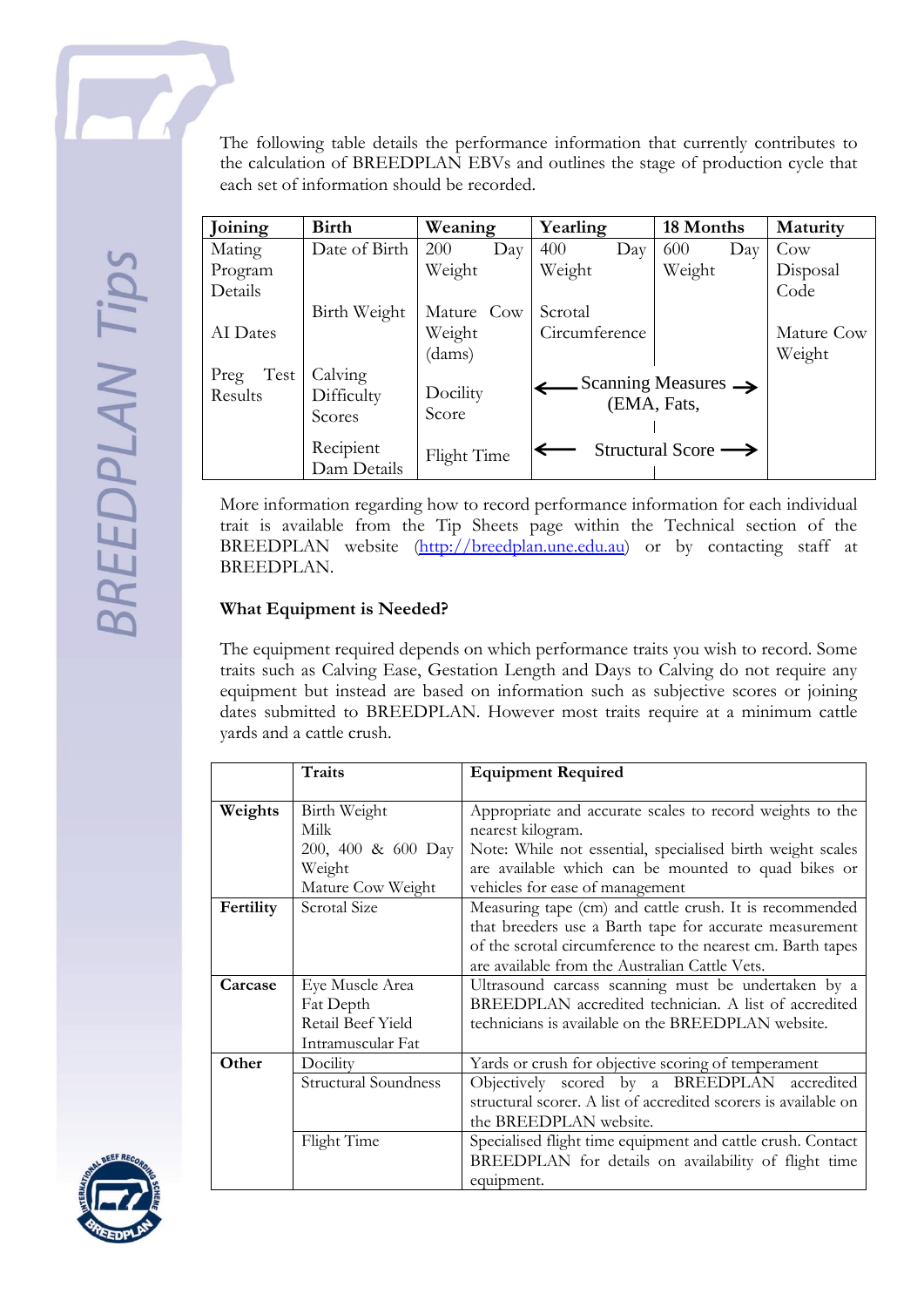#### **How do I submit my performance data to BREEDPLAN?**

Once you have collected your animals' performance data, and the animals are recorded with your Breed Society, you can submit this data to BREEDPLAN. As mentioned earlier, BREEDPLAN shares the same database as each Breed Society, therefore it is paramount that an animal's performance data be submitted with its full and correct Breed Society identification, so the performance is attributed to the correct animal.

There are a number of options for submitting performance data to BREEDPLAN:

- 1. Paper Forms these forms are mailed to you by staff at BREEDPLAN. Completed forms are then returned to BREEDPLAN by post.
- 2. Excel Spreadsheet A formatted Excel spreadsheet is available from staff at BREEDPLAN or from the BREEDPLAN website [\(http://breedplan.une.edu.au\)](http://breedplan.une.edu.au/). To submit your performance, fill out the spreadsheet and simply send it as an email attachment to the BREEDPLAN office.
- 3. Compatible Herd Recording Program (e.g. HerdMaster, StockBook, CattleLink) – contact your Herd Recording Program support team for instructions on how to extract performance data for BREEDPLAN. Once extracted, this information can then be emailed to BREEDPLAN as an email attachment.
- 4. Internet Solutions Online Submission Facility Some Breed Societies offer their members an online registration and performance submission service through their website's member login area. Members can choose to create a "Submission Batch" of performance data, which is then sent directly to BREEDPLAN for processing. For more information about using the Online Submission Facility contact BREEDPLAN or read the "A Guide to Internet Solutions" Booklet, available in the Technical section of the BREEDPLAN website [\(http://breedplan.une.edu.au\)](http://breedplan.une.edu.au/).

#### **How will I receive my BREEDPLAN results?**

Once your performance data has been loaded onto the BREEDPLAN database, EBVs for your animals will be provided to you in a number of formats.

- 1. Paper Herd Report which is posted to you
- 2. PDF Herd Report which will either be emailed to you as an attachment or available from your member download area on your Breed Society website
- 3. As files for downloading into Compatible Herd Recording Programs (e.g. HerdMaster, StockBook, CattleLink), available from your member download area on your Breed Society website
- 4. The EBVs are also available on the online EBV Enquiry facility within Internet Solutions that is offered by most Breed Societies

#### **When Will I Receive Results from BREEDPLAN?**

Most Breed Societies conduct a GROUP BREEDPLAN analysis once per month. The GROUP BREEDPLAN analysis makes use of all available pedigree and performance information on a Breed Societies database to derive EBVs for individual animals. It is an across-herd analysis in which all calves and their parents have their EBVs calculated.



Some Breed Societies do not conduct a GROUP BREEDPLAN analysis monthly, but rather conduct only one or two GROUP BREEDPLAN analyses per year. Members of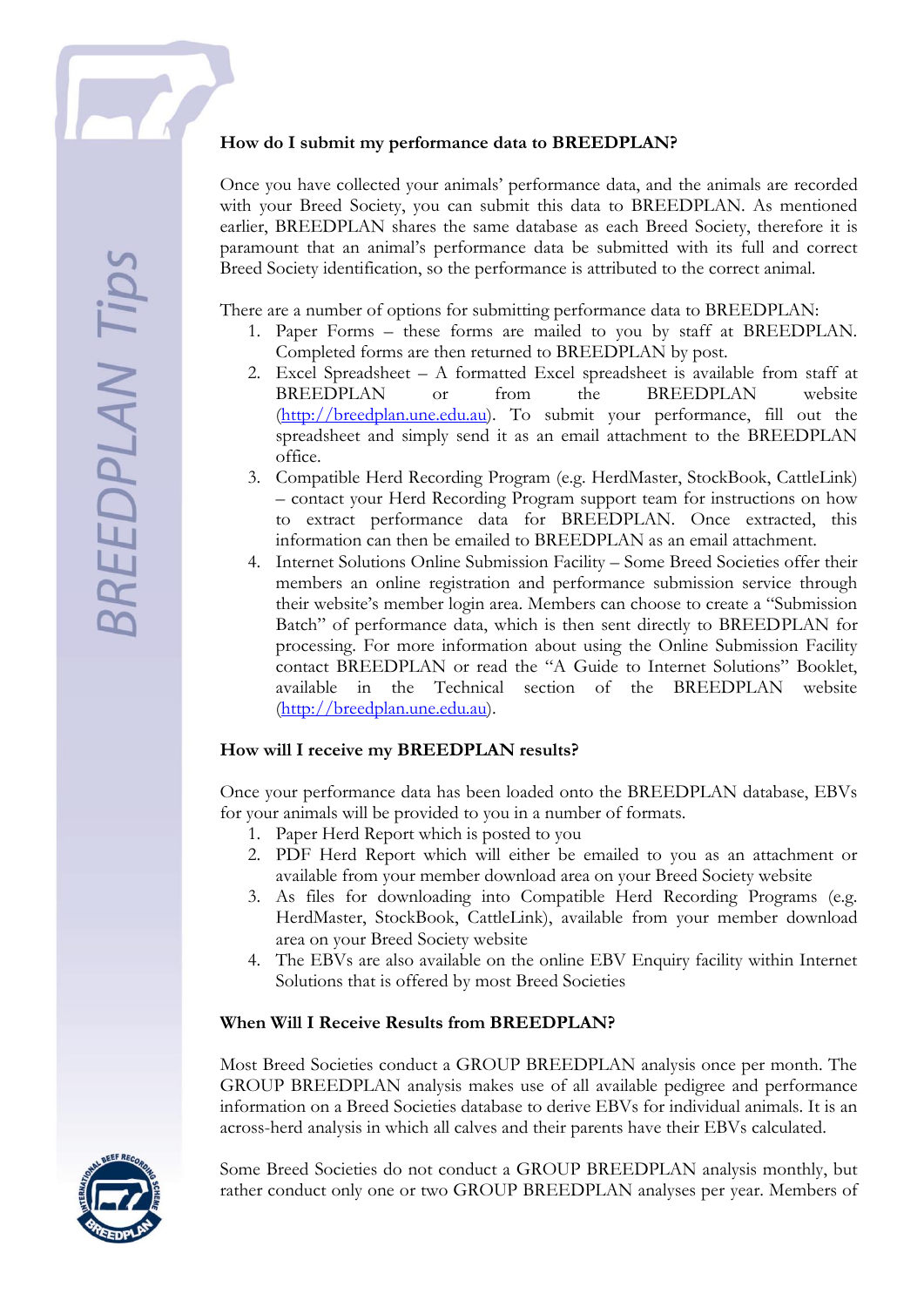these Breed Societies can request an INTERIM BREEDPLAN analysis each time they submit additional calf performance records. This analysis includes all animals bred or currently owned by the relevant herd, and only updates the EBVs of animals born within the herd in the last 3 calving years. All other animals in that herd are held constant at their GROUP BREEDPLAN EBVs. INTERIM analyses are not available to those Breed Societies which are running monthly GROUP BREEDPLAN analyses.

Contact BREEDPLAN to find out how often your Breed Society runs GROUP BREEDPLAN analyses and for performance data submission cut-off dates for inclusion in the relevant GROUP analysis.

For members of Breed Societies who do not conduct a GROUP BREEDPLAN analysis, a Within-Herd BREEDPLAN analysis will be conducted each time that the member submits performance submission to BREEDPLAN.

#### **What is the Minimum Recommended Herd Size?**

There is no minimum herd size requirement for herds to join BREEDPLAN. There are however some management considerations all herds, regardless of size, need to make when recording performance to ensure their data is as effective as possible in the BREEDPLAN analysis. A tip sheet containing further information, titled "Small Herds – Obtaining Effective Results from BREEDPLAN" is available from the Technical area of the BREEDPLAN website [\(http://breedplan.une.edu.au\)](http://breedplan.une.edu.au/).

#### **Making Performance Data More Effective**

Although the BREEDPLAN analysis is a very complex analytical model, the basic mechanism by which it works is to directly compare the performance of an animal with the performance of other "similar" animals within the same contemporary group. Put simply a contemporary group can be described as animals of the same sex, of the same birth type, from the same herd, of a similar age, run under the same conditions i.e. animals that have had the same opportunity to perform. BREEDPLAN then uses genetic linkage to compare the animals in different contemporary groups both within the individual herd and across the breed. It is therefore important that breeders manage their herds to maximise contemporary group size and create genetic linkage both within the herd and with other herds in the breed.

#### Creating Effective Contemporary Groups

There are a number of ways breeders can manage their herd to create effective contemporary groups.

- 1. Restricted calving periods as calves are only included in the same contemporary group if they are born within 45 or 60 days of one another, the effectiveness of a herd's performance data will be increased if the herd has a restricted calving period. A calving period of 6 to 8 weeks is ideal.
- 2. Run all calves under the same management conditions where possible all calves should be run under the same management conditions. Where calves are to be split into different groups e.g. male calves into steers and bulls, weigh the whole group before it is split.